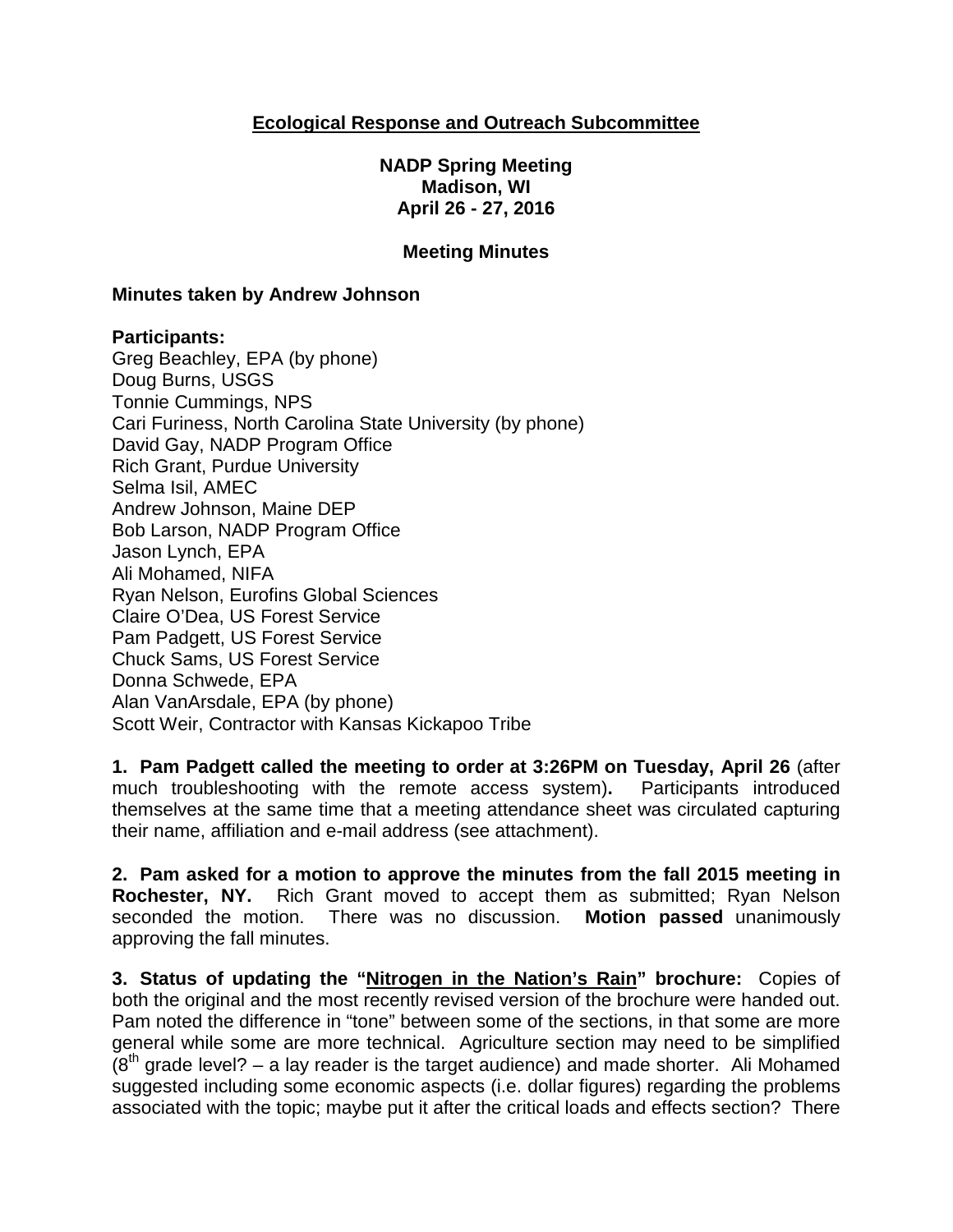were some concerns about the current language and terms used for the intended audience. Page numbers should be added. The possibility of including a subtitle was suggested. It was thought the first page should be revised to be a more generalized "big picture" perspective, sort of like an executive summary. Possible photo ideas to illustrate the first page were discussed. Cari Furiness volunteered to rework the first page. Pam described her vision of a "modular" concept for the document, where any of the sections could be pulled out and stand alone separately. Alan VanArsdale suggested that links be included in the document that would take the reader to more detailed information. Pam will follow up with Cari, Greg Beachley and others on revising the text and other document changes. Some of the differences between a digital/online version vs. a paper/printed version were noted. The use of abbreviations like  $N_r$  and  $N_{n-r}$  were discussed.

**4. Data Citation and Licensing Update:** Bob Larson reviewed the background on our desired use of DOIs (Digital Object Identifier) for the proper citation of NADP data, where a reader can click on the DOI which will then take them to a landing page containing all of the proper citation information. He shared that in the course of creating preferred data files (which are comprised of "finalized" data) vs. interactive queries (which are comprised of preliminary data and have a limited time period), the challenges of updating DOIs became quite apparent when changes are made to the data. Consensus was that going with preferred data files appeared to address several issues. Bob said that web service considerations are also being kept in mind during this process (like API – application program interface). Regarding data licensing, the Holder memo on all government data sources that are accessed via a public domain was mentioned and briefly discussed.

**5. Outreach to K – 12:** Pam and Donna Schwede have been discussing a few ideas. How does one best "tell the story" about NADP? It is desired to have a module on agriculture and nitrogen, like for a 4-H project. Ali shared the "think water" approach that is "worked into" existing curricula. Pam and Donna will continue to brainstorm and search the web for existing ideas. David Gay suggested the NADP web site's education page be populated with 5 – 6 minute videos which could be recorded at the fall meeting.

The meeting was suspended at 5:07PM and will resume tomorrow/April 27 in the morning.

---------------------------------------------------------------------------------------------------------------------

The meeting was reconvened at 8:33AM on Wednesday, April 27.

**6. Outcome of CLAD Definitions Project:** Claire O'Dea gave a brief overview of the history and purpose of CLAD, followed by a presentation on CLAD Critical Load Definitions. She was interested in feedback from EROS members. Discussed several examples of the differences between U.S. vs. European use of terms / definitions. Jason Lynch inquired about what was the best way to get proper citation of this document – DOI? It was suggested CLAD should probably consider doing the same